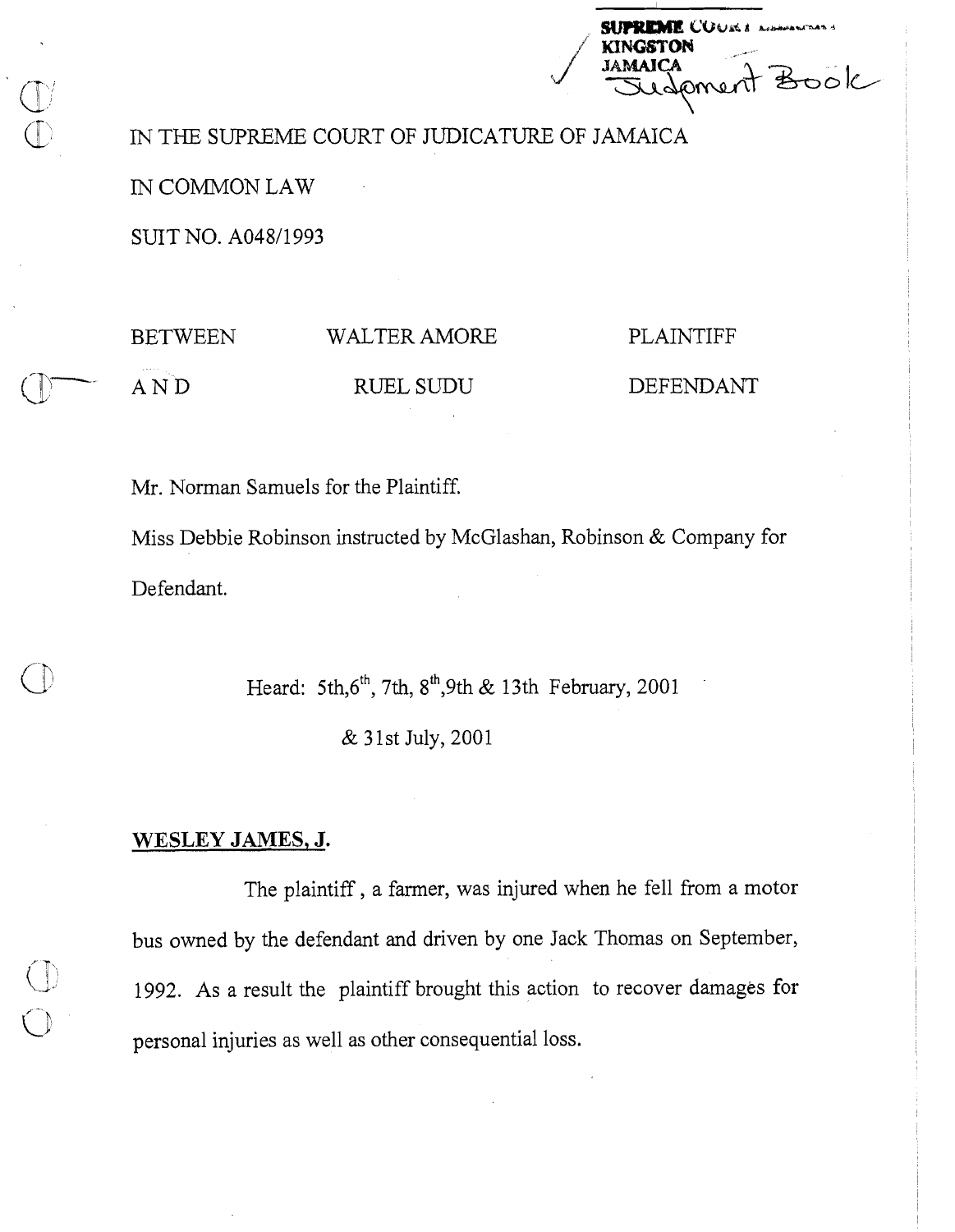The plaintiff was hospitalized for about ten (10) days suffering from injuries including those to his head, over left eye and shoulder. After his discharge from Kingston Public Hospital he sought medical attention from Dr. Hal Shaw, ENF Consultant, Dr. John McHardy and Dr. Cheeks Neuro-Surgeons and Dr. Franklyn Ottey, Consultant Psychiatrist.

The nature and extent of the head injuries are contained in the report of Dr. McHardy . They were described as follows:-

- (a) fracture of the left frontal bone of the skull
- (b) fracture of the base of the skull

 $\cup$ 

- (c) leaking of cerebro spinal fluid from left nostril
- (d) no recollection of the accident two (2) days after accident
- (e) drowsy two (2) days after accident.

Dr. Shaw's report deals with hearing loss which has deteriorated to 50% of nomal hearing

Dr. Cheek's evidence is concerned with injuries to plaintiffs head. He described them as follows:-

(i) Concussion so severe that the cerebral spinal fluid normally contained in the head and spinal cord escaped and flowed through the nostril.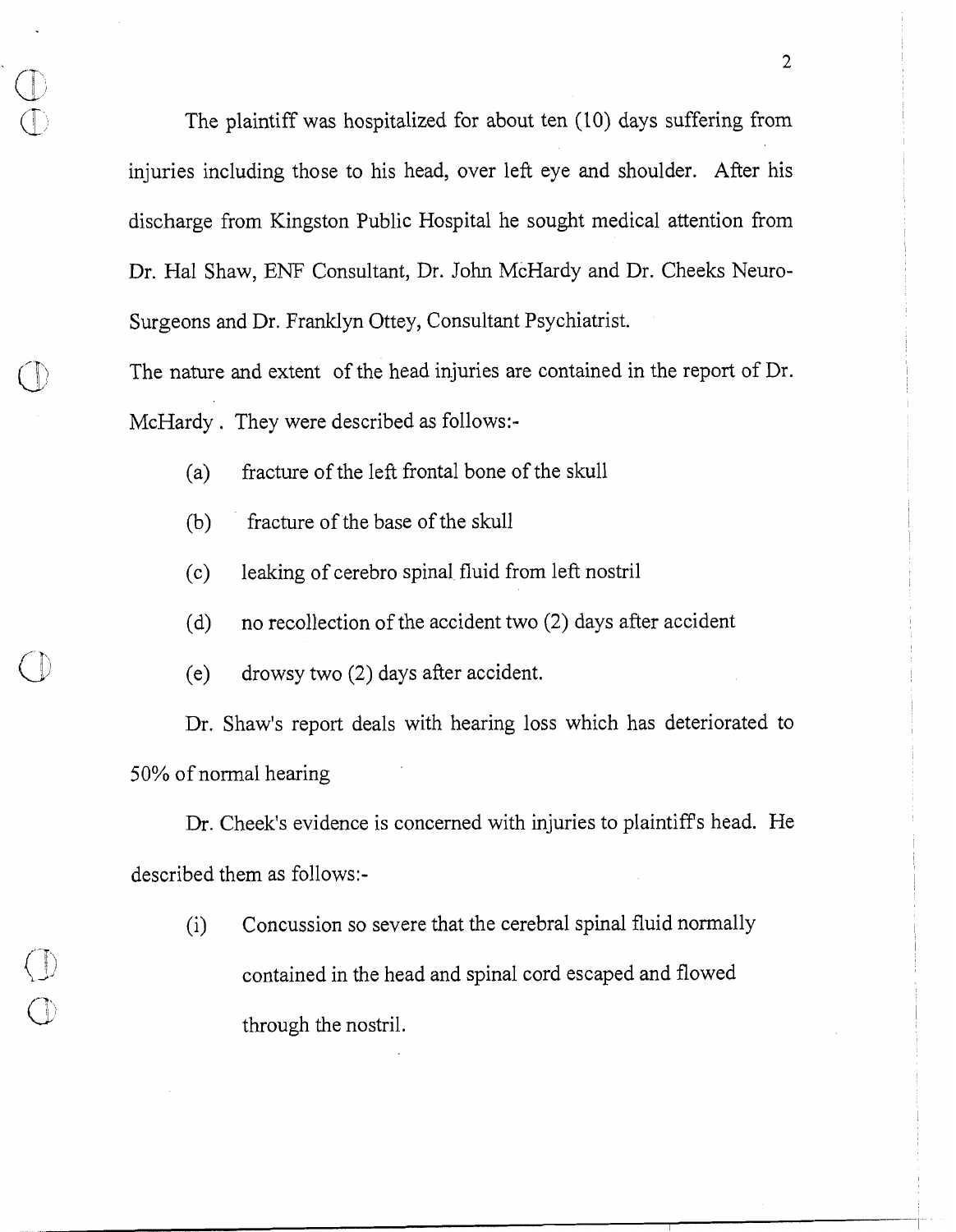- (ii) Fracture of the base of skull exposing the brain matter to infection and involving vital nerves particularly the acoustic nerves dealing with hearing and the sense of balance as well as nerves involving recent memory function.
- (iii) inability to pursue farming activities due to imbalance caused by dizzy spells.

The injuries left the plaintiff with a disability of 17% of the whole person.

Dr. Ottey's evidence diagnosed plaintiff as suffering from post concussional disorder and said the plaintiff was functioning about 40% less in his psychological, social and occupational areas.

The plaintiff's evidence was supported by that of Phyllis Palmer, a passenger who testified that she was standing near to plaintiff when he fell through the opened door.

The witness Lloyd Forman's evidence was concerned with the plaintiffs activities as a farmer.

The evidence on behalf of the defendant was given mainly by Jack Thomas, driver and Horace White conductor.

The evidence of these two employees of the defendant if believed would at its least make plaintiff a contributor to his injuries. They said that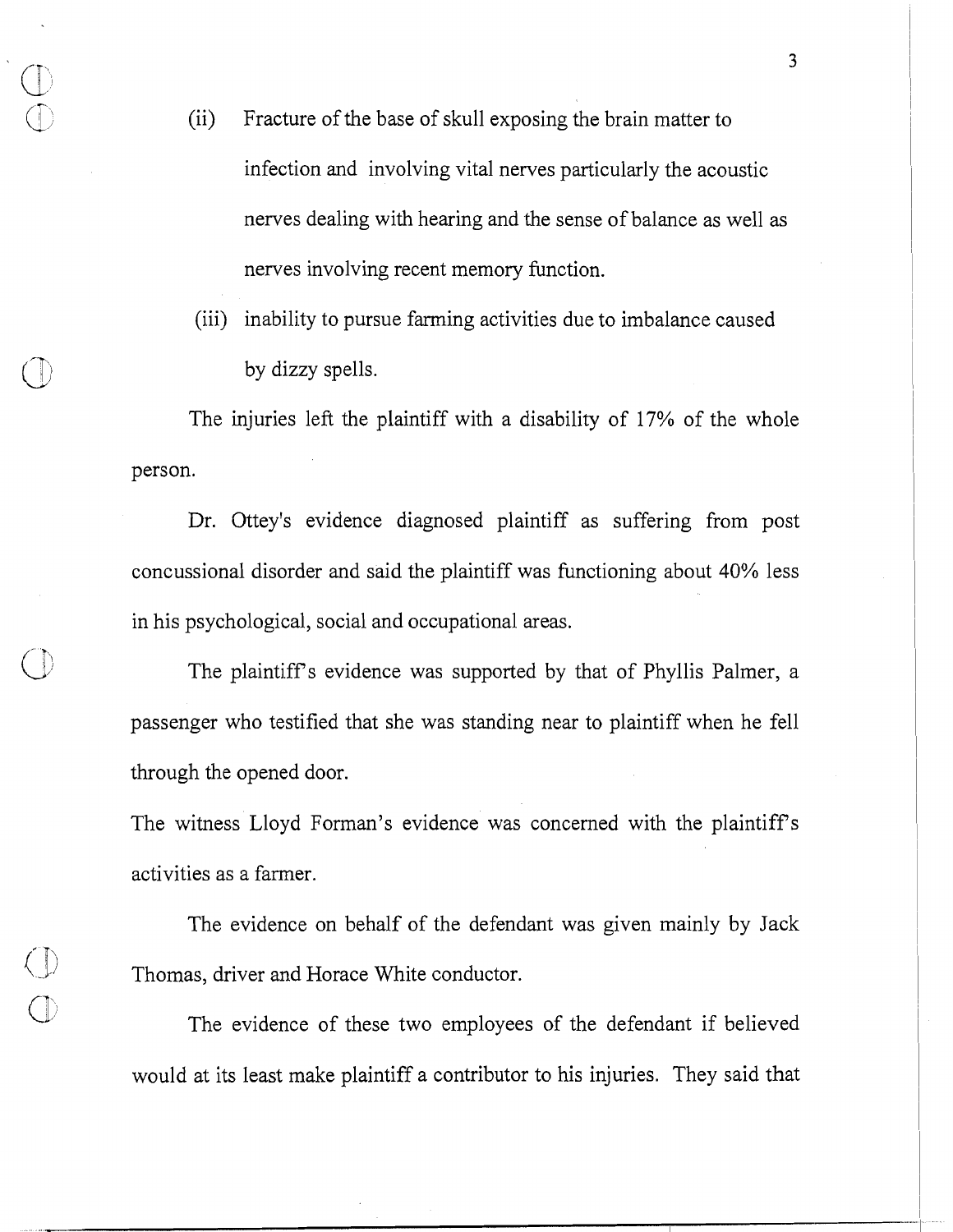plaintiff behaved badly during the journey from Annotto Bay to Lennon where he fell from the bus. The plaintiff was described as being drunk, noisy, using indecent language; leaving his seat touching and being a nuisance to other passengers. They also testified that the bus was stopped on occasions for the purpose threatening to put plaintiff off on account of his bad behaviour.

**7'** 

Neither the driver nor conductor gave any evidence of seeing plaintiff fall from the bus. The conductor testified that he was collecting fares from passengers for Black Hill and Lennon districts when he heard a voice shouted "look how the man pull the door and drop out the bus."

Perhaps it would not be reasonable to expect the defendant to bring such person to give evidence after such lapse of time.

Suffice it to say that having seen and heard the plaintiff and his witnesses as well as the defendant and his witnesses. I have no difficulties on a balance of probabilities in finding that:

- (a) when plaintiff took bus in Annotto Bay up to the time of accident there was only standing space on the bus.
- (b) that plaintiff at no time got up from his seat and interfered with other passengers. I find the plaintiff was never seated.
- (c ) that the door of bus opened at the time plaintiff fell out and

 $\overline{4}$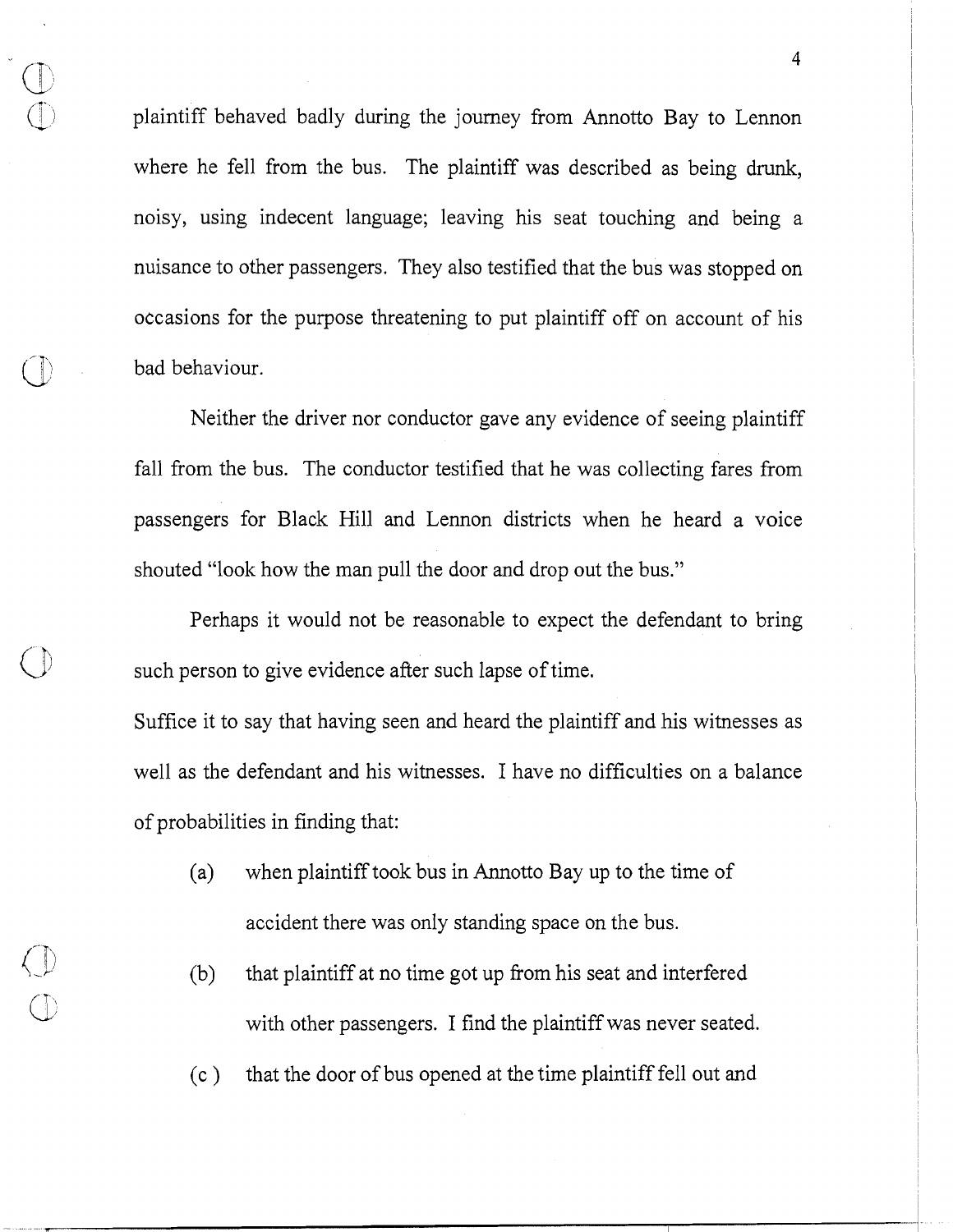that plaintiff did not open door.

Plaintiff counsel relied on *Western Scottish Motor Traction Co. Ltd. v Ferne* & *Others* T.L.R November *1943* for liability and I agree with these submissions.

I accept plaintiffs and Miss Phylis Palmer's evidence as truthful and reject that of the driver and conductor. And find the defendant liable.

I now turn my attention to the determination of the losses plaintiff has suffered and expenses incurred . Plaintiff's evidence in respect of his farming activities is substantiated generally by evidence of Lloyd Foreman.

I find as a fact that the following crops were planted and reaped at the times given in evidence. They were, plantains, potatoes, okras and canes. I however have difficulty in accepting the acreage. I conclude it is less than  $6 - 8$  acres.

I accept the evidence that'plantains were sold to operator of a truck fortnightly on Mondays and to higglers also fortnightly on Thursdays although not in the same week. However, I do not accept the evidence that the sums claimed in respect of each item/product are accurately pleaded. Both plaintiff and his witness Mr. Foreman gave viva voce evidence, neither of them making any reference to any record of sales and receipts. In the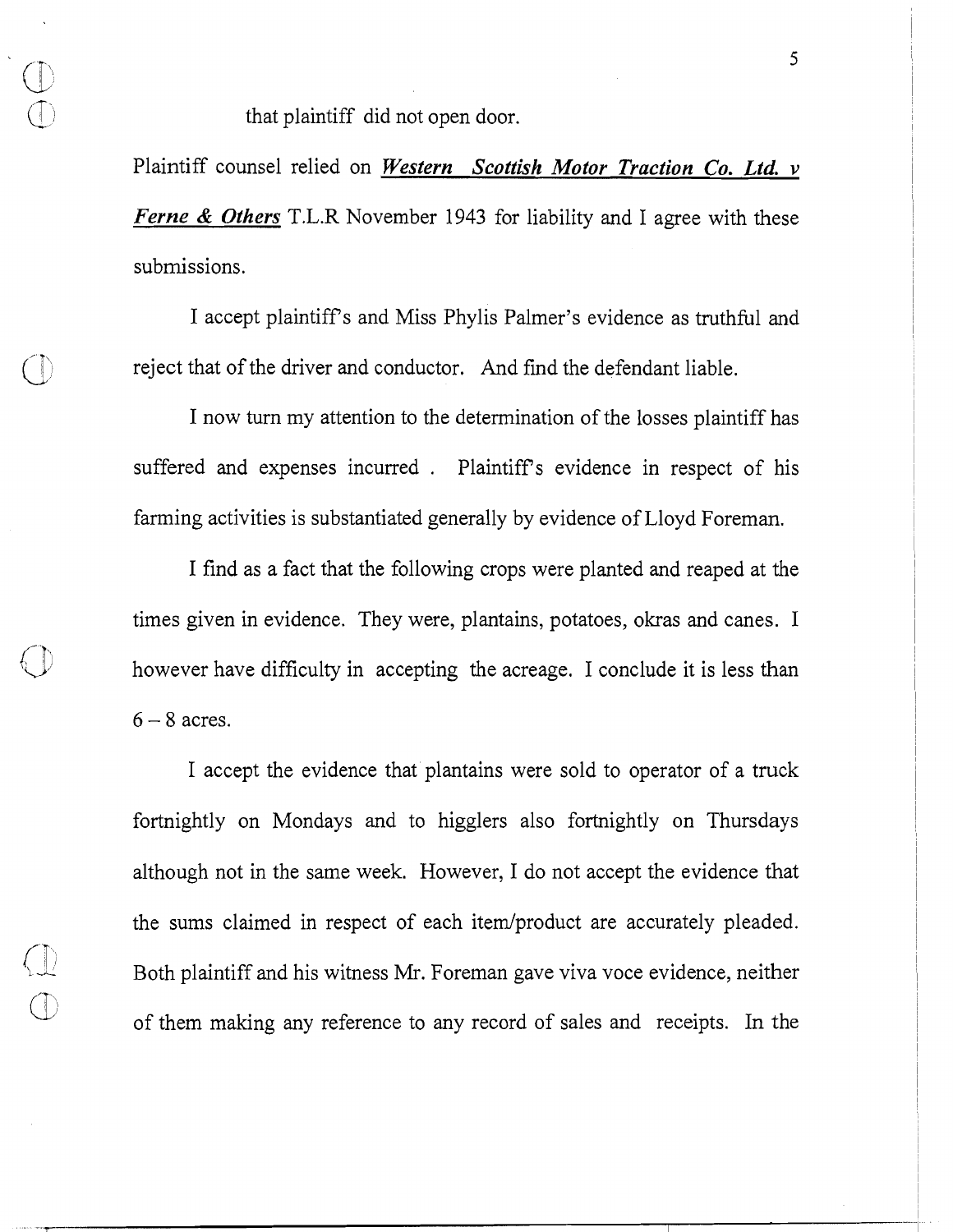circumstances I do not think plaintiff can reasonably expect to be awarded the sums claimed.

In addition to the above findings having regards to the evidence I would disallow claim for renta yam.

By Counsel for plaintiffs calculations, he submitted that plaintiff earned \$7,402.63 weekly from his farm. He then proceeded to calculate the loss of earnings fiom the farm for a period of 9 years 5 months.

There are factors which should on the evidence reminish the returns or earnings from the farm. Factors like the uncertainty which exists in agricultural undertakings. Plaintiff was away in the United States of America for approximately 5 years.

After the accident plaintiff states that he employed a man for about one (1) year but that the man came only when it was time to sell plantains. Mr. Foreman's evidence is that while plaintiff was in hospital he carried on the farm for plaintiff, selling plantains to truck operator and higglers.

At any rate this activity ceased after 3 months as a result of stealing and cows damaging crops. It seems clear therefore that well within the year all farming activities had ceased if Mr. Foreman's evidence is correct.

Plaintiff is not entitled to compensation for loss of farming products for the entire period of 9 years and 5 months.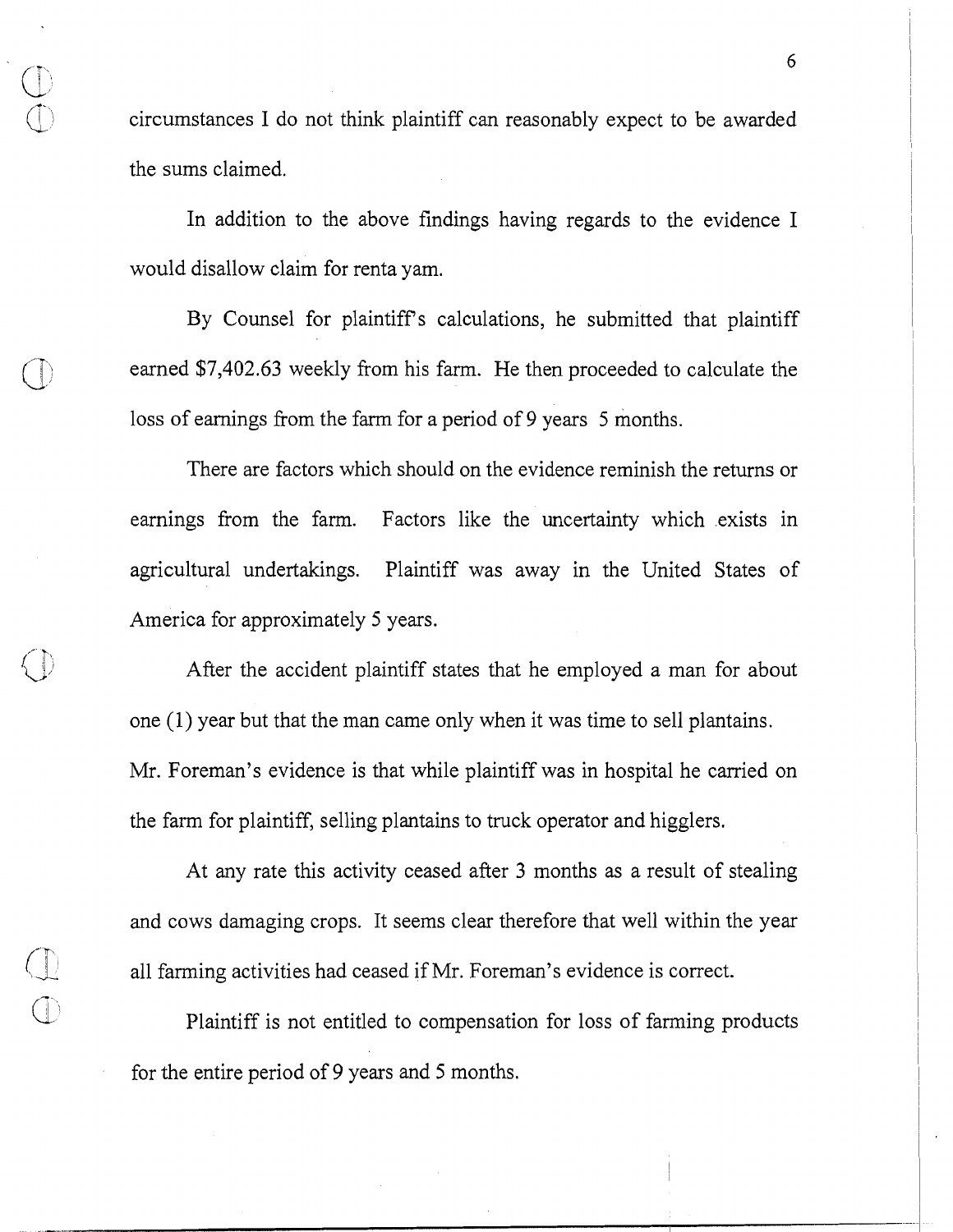Accepting that his state of health would not allow him personally to carry out his normal farming activities there is nothing in the evidence which prevented him from supervising employees for carrying out planting and general tending to growing crops.

The generally accepted principle applicable to cases of assessment of damages is that the plaintiff must mitigate his loss. Plaintiff has failed to adduce evidence that he made any effort in mitigation of his loss.

In all the circumstances and after taking into considerations the earnings, injuries and plaintiff's conduct in failing to take reasonable steps to mitigate his loss, plaintiff would be allowed 213 the gross weekly sum claimed for one (1) year only – a total of  $$260,000$  in respect of his earnings from his farm.

Plaintiff will be allowed his medical expenses of \$21,630 and the sum of \$540 for transportation in respect of medical attention.

| General damages $&$ Loss of earnings from farm | \$260,000 |
|------------------------------------------------|-----------|
| Medical expenses                               | \$21,630  |
| Transportation                                 | 540       |
|                                                | \$282,170 |

The assessment of General Damages poses for greater considerations than these applied to the Special damages.

 $\overline{7}$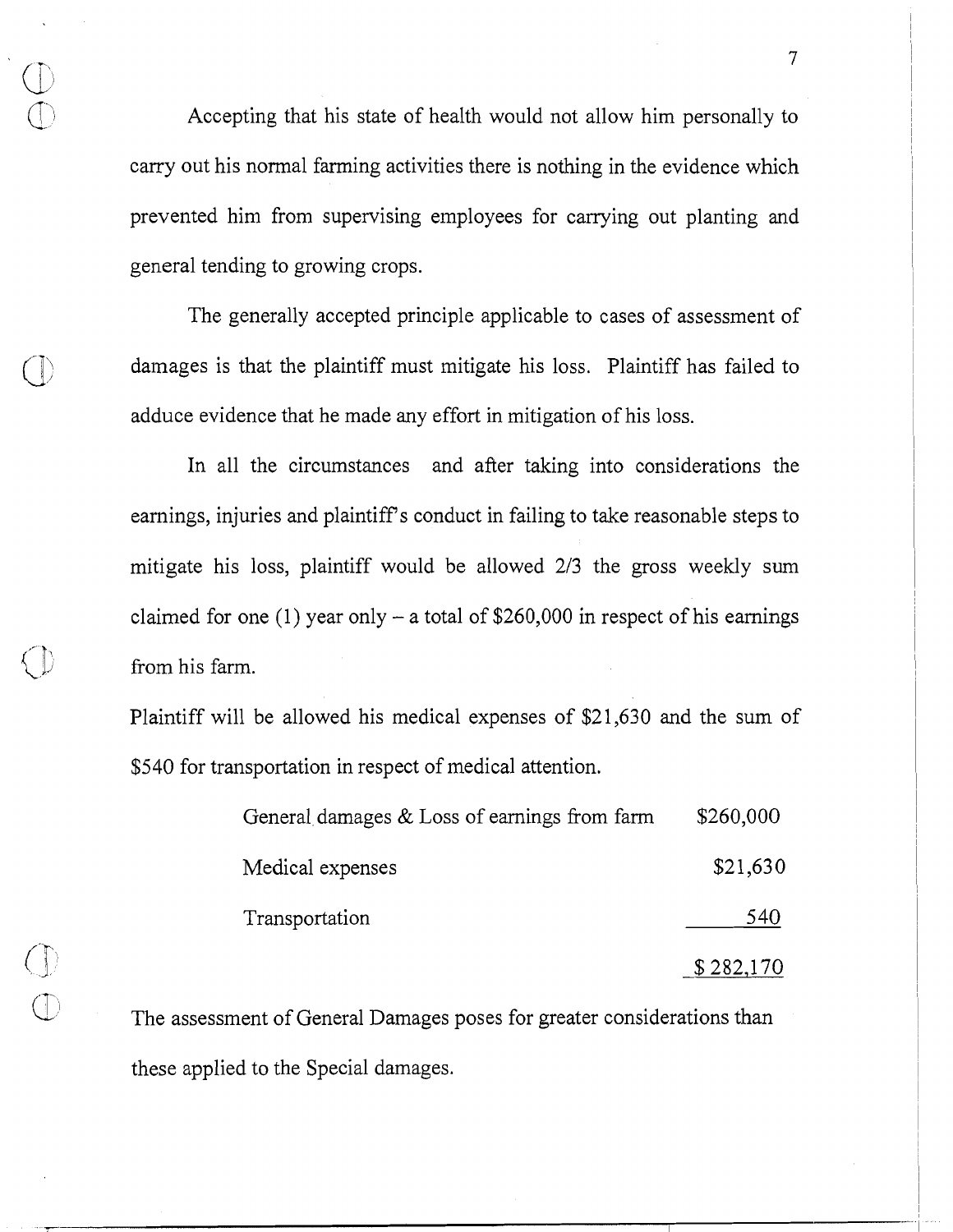From the medical evidence I have accepted that plaintiff suffered moderate personal injuries. Particular attention is placed on the findings of Dr. Cheeks. The injury to the skull was the most significant injury. This has left plaintiff still suffering from dizzy spells, loss of hearing quantified as being 4%. Impairment of recent memory function. He concluded that a combination of the disabilities amount to a Permanent Partial Disability of 17% of the whole person.

When Dr. Franklyn Ottey, Consultant Psychiatrist, examined plaintiff in February, 2000 he found him displaying residual features of a post concussional disorder. He felt that the residual features are likely to be chronic and to cause an impairment of his psychological functions which he assessed at 40%.

Counsel on both sides referred to a number of cases, most of which are confined to local jurisdiction. I do not think the case of *Lvnden Palmer v. Neville Walker and Michael St. John* decided March 1997 is helpful. In that case the plaintiff suffered instant blindness when he was involved in a motor vehicle accident. The case of *Glenville Bell v The Attornev General*  )-.A - & *Neville Walfall* decided May, 1997 may be more useful in determining the measure of general damages. In that case most of the injuries suffered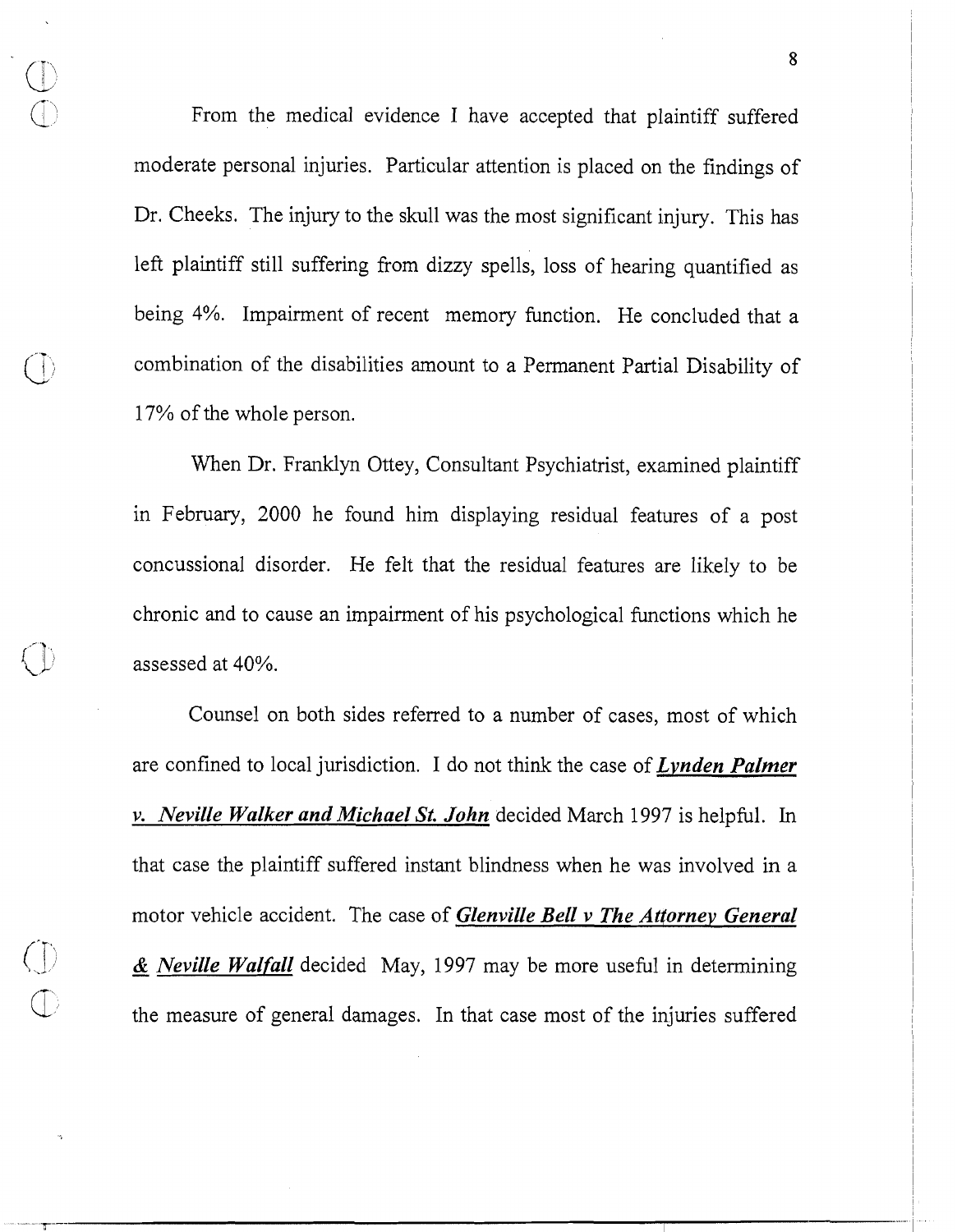were similar to those in the instant case. The total permanent whole person impairment was assessed at 20%.

Although it does not appear that plaintiff counsel relied on *Taylor v Octavius Atkinson Ltd.* 1973 C.A. No.112A, this case is more helpful than *Hall v John Thompson* (Design & Contracting) Ltd. Nottingham Assezes December 13, 1971.

In Taylor's case, plaintiff was 28 years old at the time of the accident in which he sustained a fracture of the frontal bone of the skull, the fiacture was not depressed. He also sustained severe cuts around the head and other minor injuries. He was unconscious but regained consciousness on the way to hospital.

He suffered from bouts of dizziness for a short time after the accident. His injuries left him in moods of depression and irritability. The injuries also affected his hearing. Thus plaintiff returned to work but earned less than he did before the accident.

The defendants counsel has relied on *Campbell & Clarke* at page 59 -Harrison's Assessment for Personal Injuries and Hinal *Colquhoun v Alvin* (\$ *Ramcharan* - Chan's Vo1.4 page 192.

 $\sqrt{ }$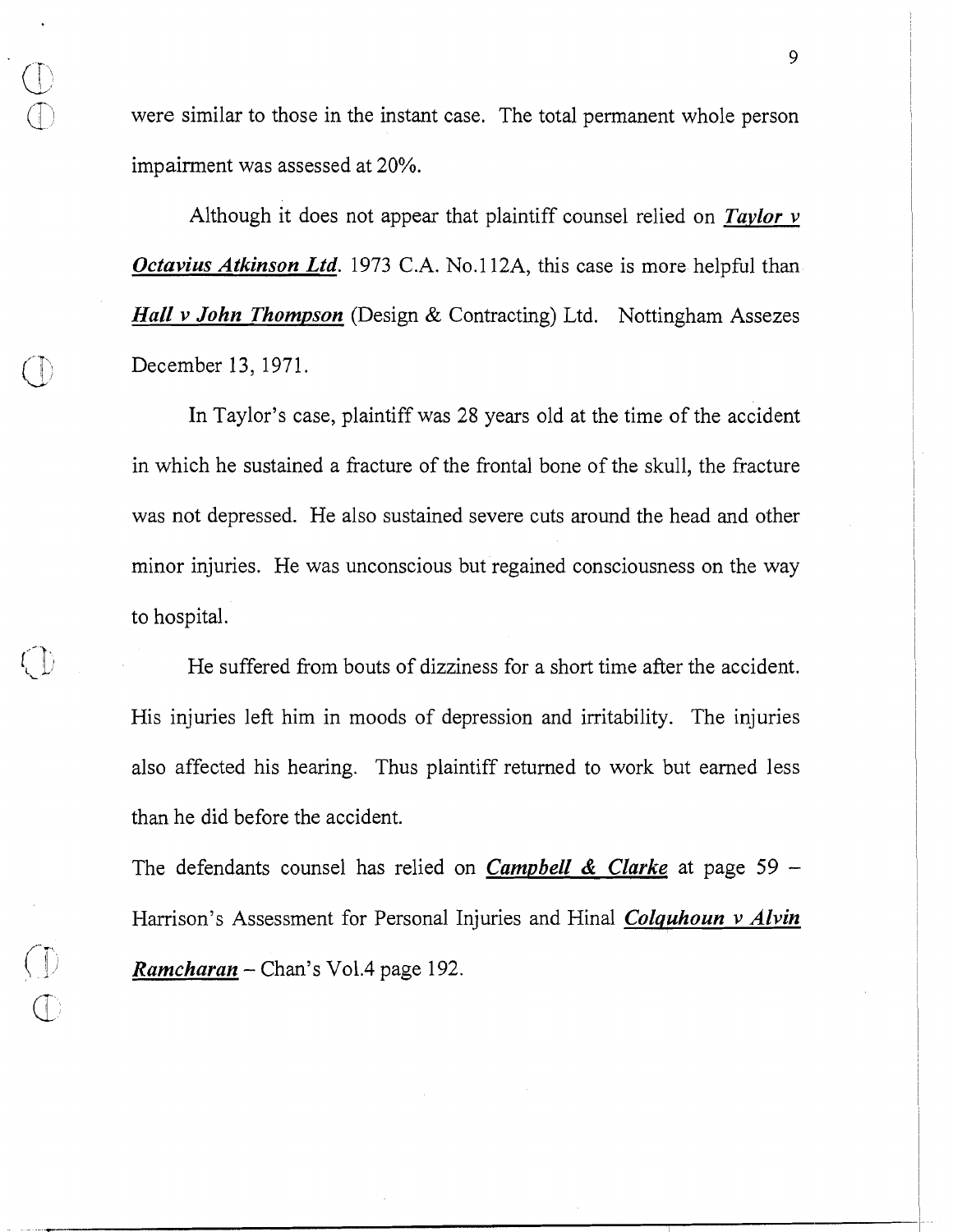In *Campbell* v *Clarke* the injuries included a fraction of the base of skull, residual disabilities including permanent late traumatic epilepsy and injury in ears and giddiness after standing for long.

The awards for general damage were \$1.7 & \$1.5M at today C.P.I. calculations respectfully.

Plaintiff is now 6 **3** years old. His trip to the **U.S.A** where he spent some five years was not in search of medical attention. He testified that he did light work inside during the Winter doing painting. Unfortunately, plaintiff gave no evidence of his earnings and so denies me consideration for any kind of damages.

It is difficult to assess any compensation for loss of earnings as I have held that the plaintiff has not mitigated his loss.

For pain and suffering and loss of amenities \$1.8M And in respect of handicap on the labour market \$88,000 There is no evidence of Plaintiff requiring any special medical attention or medication and I therefore make no award.

Judgment for the Plaintiff in the sum of \$2,170,170.00 being special damages \$282,170.00.

 $Special damages -$ <br>\$282,170.00 with interest @ **3%** p.a. w.e.f. 29/9/92 to 31/7/2001